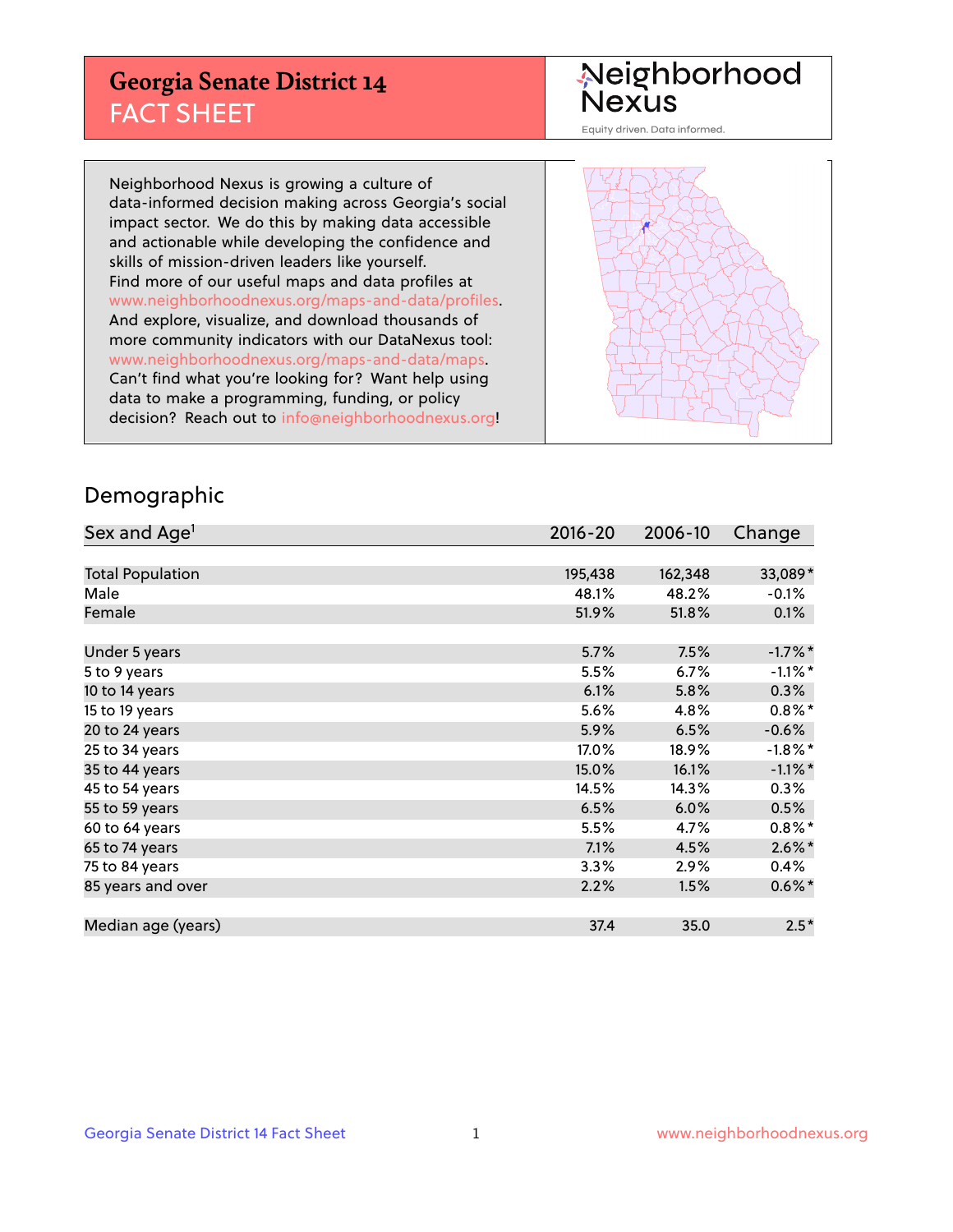## Demographic, continued...

| Race <sup>2</sup>                                            | $2016 - 20$ | 2006-10 | Change      |
|--------------------------------------------------------------|-------------|---------|-------------|
| <b>Total population</b>                                      | 195,438     | 162,348 | 33,089*     |
| One race                                                     | 94.8%       | 98.4%   | $-3.6\%$ *  |
| White                                                        | 64.8%       | 72.2%   | $-7.4\%$ *  |
| <b>Black or African American</b>                             | 18.5%       | 15.7%   | $2.8\%$ *   |
| American Indian and Alaska Native                            | 0.4%        | 0.1%    | 0.3%        |
| Asian                                                        | 8.1%        | 5.9%    | $2.2\%$ *   |
| Native Hawaiian and Other Pacific Islander                   | 0.0%        | 0.0%    | $-0.0%$     |
| Some other race                                              | 3.0%        | 4.5%    | $-1.5%$ *   |
| Two or more races                                            | 5.2%        | 1.6%    | $3.6\%$ *   |
| Race alone or in combination with other race(s) <sup>3</sup> | $2016 - 20$ | 2006-10 | Change      |
|                                                              |             |         |             |
| Total population                                             | 195,438     | 162,348 | 33,089*     |
| White                                                        | 69.4%       | 73.5%   | $-4.1%$ *   |
| <b>Black or African American</b>                             | 20.4%       | 16.5%   | $3.9\%$ *   |
| American Indian and Alaska Native                            | 0.9%        | 0.5%    | 0.4%        |
| Asian                                                        | 9.8%        | 6.4%    | $3.4\%$ *   |
| Native Hawaiian and Other Pacific Islander                   | 0.1%        | 0.0%    | 0.1%        |
| Some other race                                              | 5.0%        | 4.8%    | 0.2%        |
| Hispanic or Latino and Race <sup>4</sup>                     | $2016 - 20$ | 2006-10 | Change      |
| Total population                                             | 195,438     | 162,348 | 33,089*     |
| Hispanic or Latino (of any race)                             | 13.7%       | 13.3%   | 0.4%        |
| Not Hispanic or Latino                                       | 86.3%       | 86.7%   | $-0.4%$     |
| White alone                                                  | 55.7%       | 63.6%   | $-7.8\%$ *  |
| Black or African American alone                              | 18.0%       | 15.3%   | $2.7\%$ *   |
| American Indian and Alaska Native alone                      | 0.1%        | 0.1%    | 0.1%        |
| Asian alone                                                  | 8.0%        | 5.9%    | $2.2\%$ *   |
| Native Hawaiian and Other Pacific Islander alone             | 0.0%        | 0.0%    | $-0.0%$     |
| Some other race alone                                        | 0.8%        | 0.6%    | 0.2%        |
| Two or more races                                            | 3.6%        | 1.4%    | $2.3\%$ *   |
|                                                              |             |         |             |
| U.S. Citizenship Status <sup>5</sup>                         | $2016 - 20$ | 2006-10 | Change      |
| Foreign-born population                                      | 44,175      | 35,429  | 8,746*      |
| Naturalized U.S. citizen                                     | 43.6%       | 28.2%   | 15.4%*      |
| Not a U.S. citizen                                           | 56.4%       | 71.8%   | $-15.4\%$ * |
| Citizen, Voting Age Population <sup>6</sup>                  | 2016-20     | 2006-10 | Change      |
| Citizen, 18 and over population                              | 131,144     | 102,757 | 28,388*     |
| Male                                                         | 46.0%       | 46.5%   | $-0.5%$     |
| Female                                                       | 54.0%       |         | 0.5%        |
|                                                              |             | 53.5%   |             |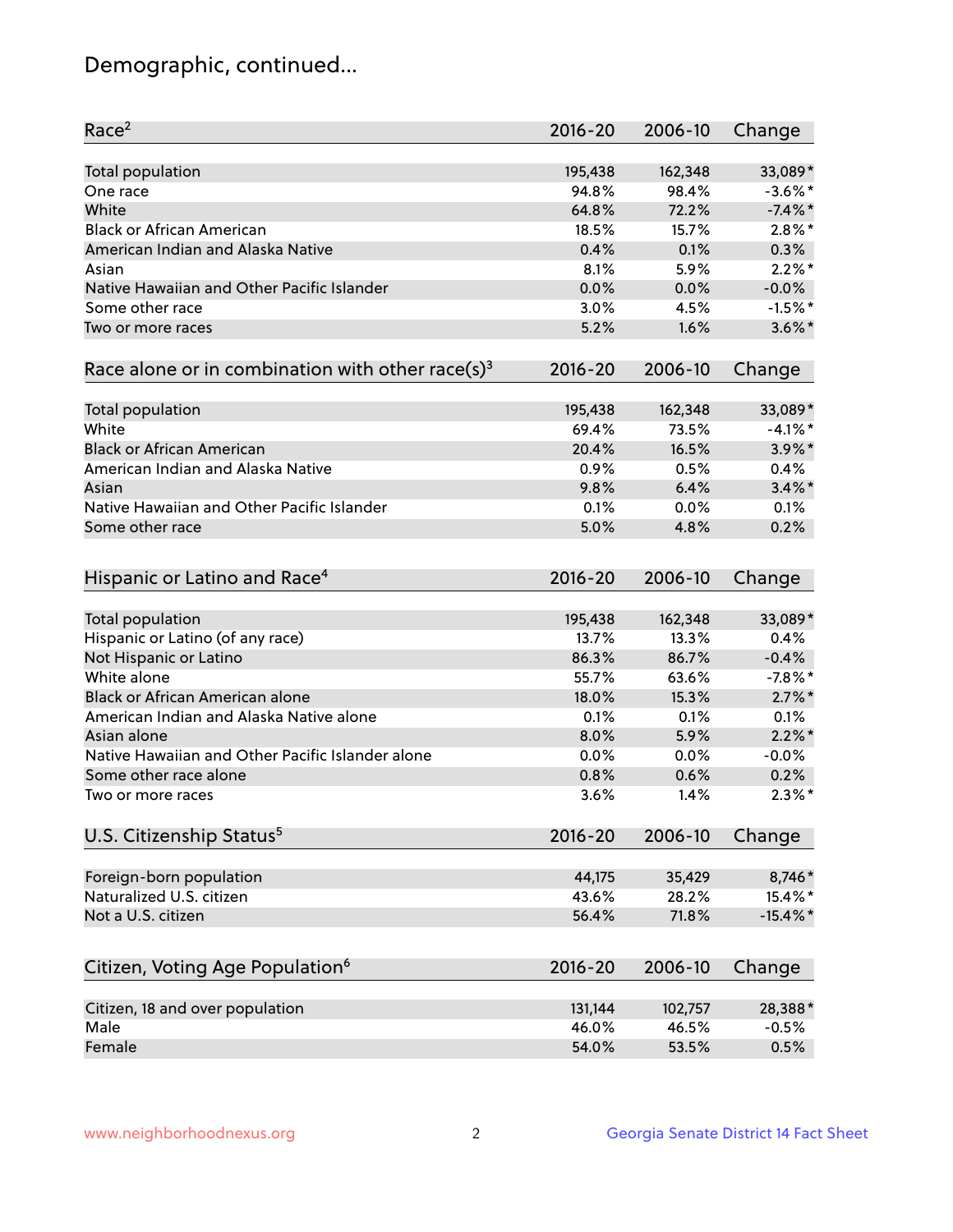#### Economic

| Income <sup>7</sup>                                 | 2016-20 | 2006-10 | Change     |
|-----------------------------------------------------|---------|---------|------------|
|                                                     |         |         |            |
| All households                                      | 83,284  | 69,188  | 14,096*    |
| Less than \$10,000                                  | 3.5%    | 4.4%    | $-0.9%$    |
| \$10,000 to \$14,999                                | 1.7%    | 3.1%    | $-1.4\%$ * |
| \$15,000 to \$24,999                                | 5.1%    | 6.6%    | $-1.5%$ *  |
| \$25,000 to \$34,999                                | 6.1%    | 8.9%    | $-2.8\%$ * |
| \$35,000 to \$49,999                                | 9.5%    | 12.7%   | $-3.2%$ *  |
| \$50,000 to \$74,999                                | 17.2%   | 16.9%   | 0.2%       |
| \$75,000 to \$99,999                                | 12.9%   | 10.8%   | $2.1\%$ *  |
| \$100,000 to \$149,999                              | 16.8%   | 16.2%   | 0.6%       |
| \$150,000 to \$199,999                              | 8.4%    | 7.9%    | 0.5%       |
| \$200,000 or more                                   | 18.9%   | 12.5%   | $6.4\%$ *  |
| Median household income (dollars)                   | 88,450  | 70,719  | 17,731*    |
| Mean household income (dollars)                     | 137,960 | 105,707 | 32,252*    |
| With earnings                                       | 86.3%   | 87.3%   | $-1.0%$    |
| Mean earnings (dollars)                             | 135,812 | 104,044 | 31,767*    |
| <b>With Social Security</b>                         | 19.4%   | 16.0%   | $3.4\%$ *  |
| Mean Social Security income (dollars)               | 22,896  | 17,509  | 5,386*     |
| With retirement income                              | 14.1%   | 9.7%    | $4.3\%$ *  |
| Mean retirement income (dollars)                    | 37,310  | 32,684  | 4,626      |
| With Supplemental Security Income                   | 2.1%    | 1.1%    | $1.0\%$ *  |
| Mean Supplemental Security Income (dollars)         | 4,668   | 9,340   | $-4,672$   |
| With cash public assistance income                  | 1.2%    | 0.7%    | 0.5%       |
| Mean cash public assistance income (dollars)        | 409     | 4,086   | $-3,676$   |
| With Food Stamp/SNAP benefits in the past 12 months | 4.2%    | 2.7%    | $1.6\%$ *  |
|                                                     |         |         |            |
| Families                                            | 46,742  | 40,295  | $6,447*$   |
| Less than \$10,000                                  | 1.7%    | 2.3%    | $-0.6%$    |
| \$10,000 to \$14,999                                | 1.1%    | 1.3%    | $-0.2%$    |
| \$15,000 to \$24,999                                | 4.0%    | 4.8%    | $-0.8%$    |
| \$25,000 to \$34,999                                | 4.7%    | 6.4%    | $-1.7%$    |
| \$35,000 to \$49,999                                | 7.1%    | 10.3%   | $-3.2\%$ * |
| \$50,000 to \$74,999                                | 12.6%   | 14.2%   | $-1.6%$    |
| \$75,000 to \$99,999                                | 10.8%   | 10.8%   | 0.1%       |
| \$100,000 to \$149,999                              | 19.0%   | 19.2%   | $-0.2%$    |
| \$150,000 to \$199,999                              | 10.8%   | 11.7%   | $-0.9%$    |
| \$200,000 or more                                   | 28.2%   | 19.0%   | $9.2\%$ *  |
| Median family income (dollars)                      | 119,304 | 99,815  | 19,489*    |
| Mean family income (dollars)                        | 175,011 | 134,851 | 40,160*    |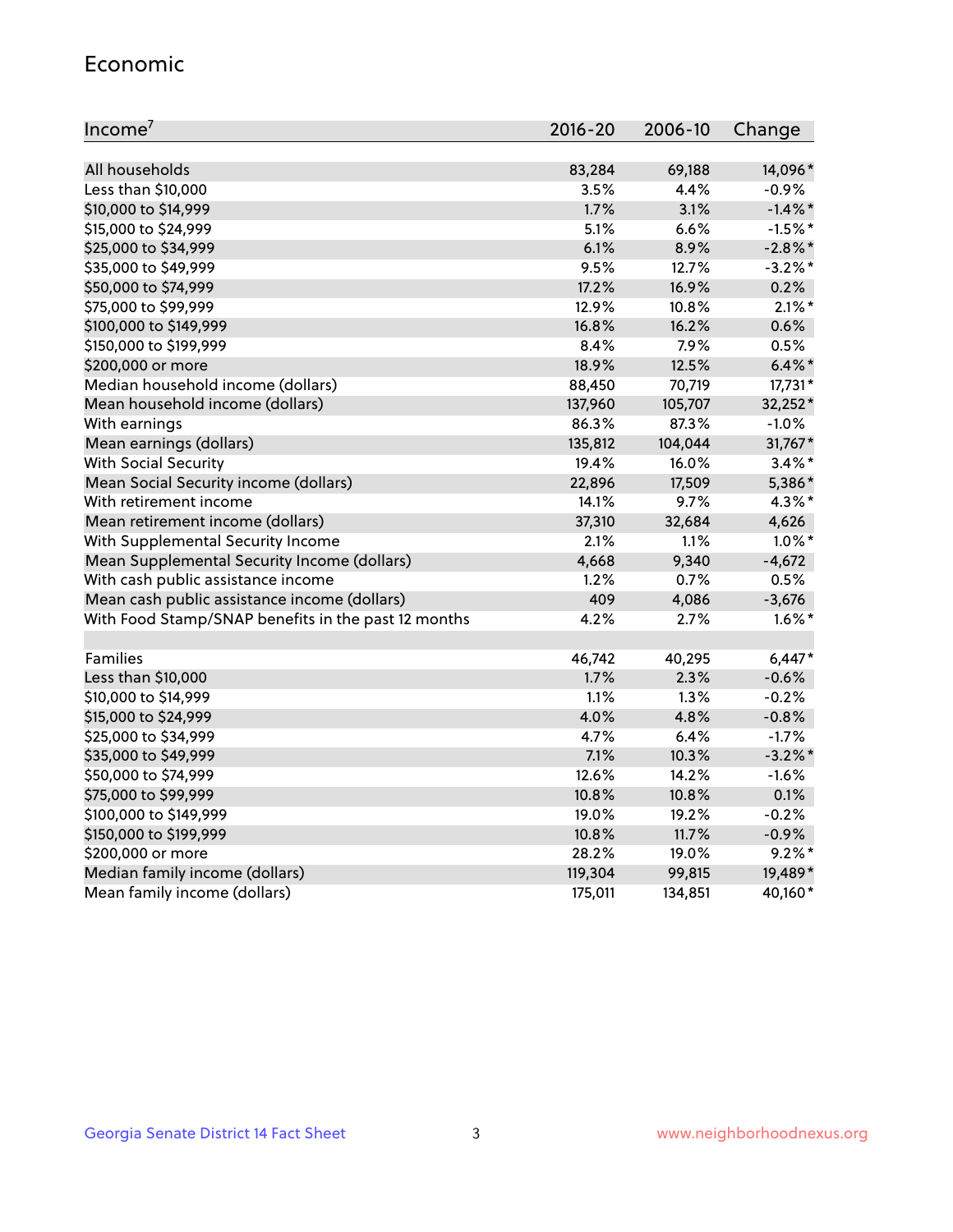## Economic, continued...

| Income, continued <sup>8</sup>                                        | $2016 - 20$ | 2006-10 | Change    |
|-----------------------------------------------------------------------|-------------|---------|-----------|
|                                                                       |             |         |           |
| Nonfamily households                                                  | 36,542      | 28,893  | 7,649*    |
| Median nonfamily income (dollars)                                     | 63,610      | 47,685  | 15,925*   |
| Mean nonfamily income (dollars)                                       | 87,346      | 63,454  | 23,893*   |
| Median earnings for workers (dollars)                                 | 52,097      | 41,254  | 10,843*   |
| Median earnings for male full-time, year-round workers                | 77,414      | 62,508  | 14,906*   |
| (dollars)                                                             |             |         |           |
| Median earnings for female full-time, year-round workers<br>(dollars) | 57,101      | 45,087  | 12,013*   |
| Per capita income (dollars)                                           | 59,845      | 45,988  | 13,858*   |
|                                                                       |             |         |           |
| Families and People Below Poverty Level <sup>9</sup>                  | 2016-20     | 2006-10 | Change    |
|                                                                       |             |         |           |
| <b>All families</b>                                                   | 4.8%        | 4.7%    | 0.0%      |
| With related children under 18 years                                  | 5.4%        | 7.1%    | $-1.7%$   |
| With related children under 5 years only                              | 3.6%        | 7.9%    | $-4.4%$   |
| Married couple families                                               | 3.2%        | 2.4%    | 0.8%      |
| With related children under 18 years                                  | 2.8%        | 3.4%    | $-0.6%$   |
| With related children under 5 years only                              | 3.0%        | 4.4%    | $-1.3%$   |
| Families with female householder, no husband present                  | 8.9%        | 14.9%   | $-5.9%$   |
| With related children under 18 years                                  | 12.6%       | 19.3%   | $-6.8%$   |
| With related children under 5 years only                              | 8.3%        | 26.6%   | $-18.4%$  |
|                                                                       |             |         |           |
| All people                                                            | 7.2%        | 7.4%    | $-0.2%$   |
| Under 18 years                                                        | 7.4%        | 9.5%    | $-2.2%$   |
| Related children under 18 years                                       | 7.0%        | 9.2%    | $-2.2%$   |
| Related children under 5 years                                        | 6.4%        | 11.5%   | $-5.1%$   |
| Related children 5 to 17 years                                        | 7.2%        | 8.1%    | $-0.9%$   |
| 18 years and over                                                     | 7.2%        | 6.8%    | 0.4%      |
| 18 to 64 years                                                        | 7.7%        | 7.0%    | 0.7%      |
| 65 years and over                                                     | 4.8%        | 5.4%    | $-0.6%$   |
| People in families                                                    | 5.4%        | 5.6%    | $-0.1%$   |
| Unrelated individuals 15 years and over                               | 12.3%       | 13.5%   | $-1.2%$   |
|                                                                       |             |         |           |
| Non-Hispanic white people                                             | 4.7%        | 3.6%    | $1.1\%$ * |
| Black or African-American people                                      | 10.1%       | 13.2%   | $-3.1%$   |
| Asian people                                                          | 5.2%        | 4.2%    | 1.0%      |
| Hispanic or Latino people                                             | 14.4%       | 20.7%   | $-6.3%$   |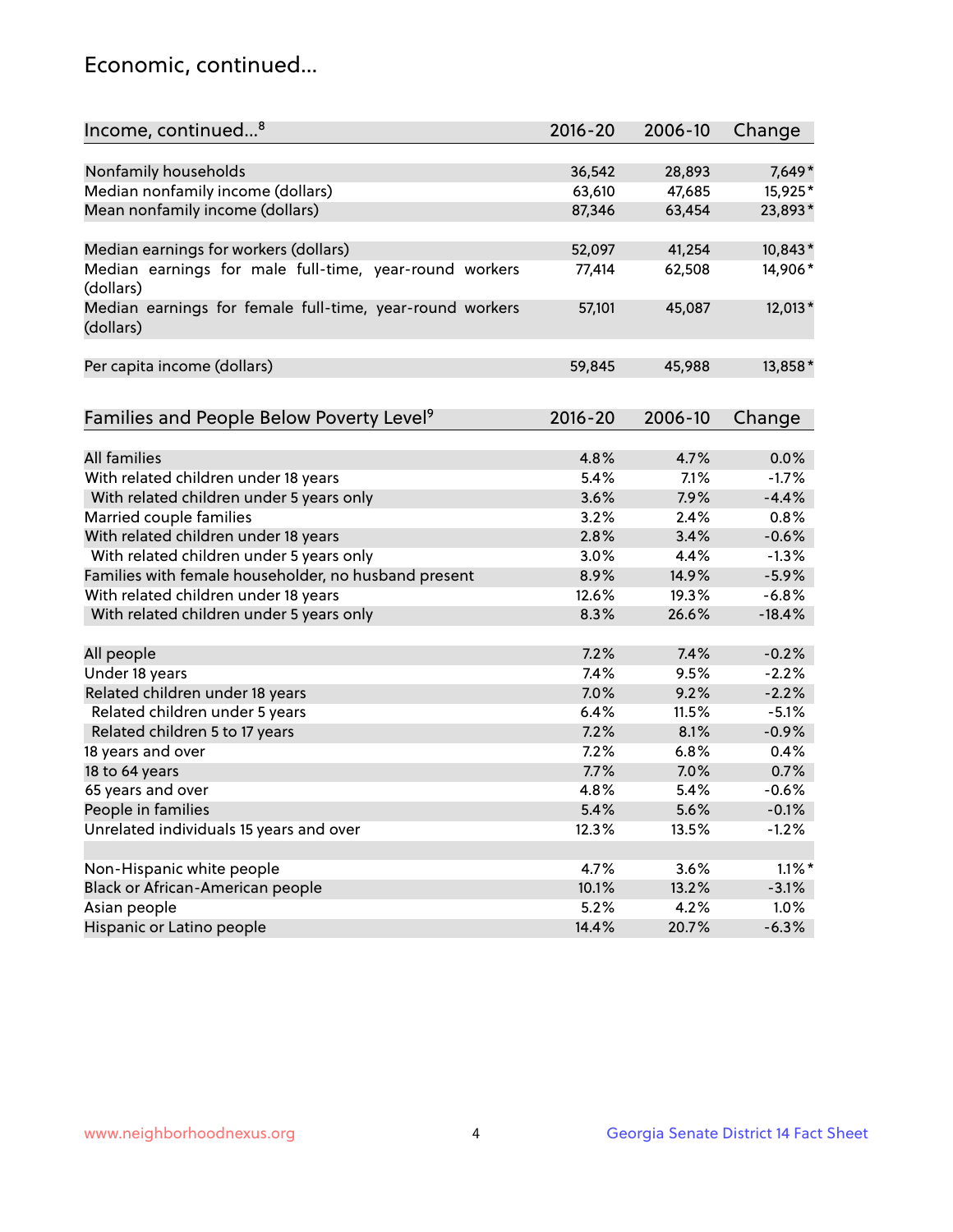## Employment

| Employment Status <sup>10</sup>                                             | $2016 - 20$ | 2006-10 | Change    |
|-----------------------------------------------------------------------------|-------------|---------|-----------|
|                                                                             |             |         |           |
| Population 16 years and over                                                | 158,393     | 128,125 | 30,269*   |
| In labor force                                                              | 73.4%       | 74.1%   | $-0.7%$   |
| Civilian labor force                                                        | 73.3%       | 74.0%   | $-0.7%$   |
| Employed                                                                    | 70.1%       | 70.4%   | $-0.3%$   |
| Unemployed                                                                  | 3.2%        | 3.6%    | $-0.4%$   |
| <b>Armed Forces</b>                                                         | 0.1%        | 0.1%    | 0.0%      |
| Not in labor force                                                          | 26.6%       | 25.9%   | 0.7%      |
| Civilian labor force                                                        |             |         |           |
|                                                                             | 116,157     | 94,854  | $21,304*$ |
| <b>Unemployment Rate</b>                                                    | 4.4%        | 4.9%    | $-0.6%$   |
| Females 16 years and over                                                   | 82,585      | 66,734  | 15,851*   |
| In labor force                                                              | 65.7%       | 64.8%   | 0.9%      |
| Civilian labor force                                                        | 65.6%       | 64.8%   | 0.8%      |
| Employed                                                                    | 62.3%       | 61.6%   | 0.7%      |
|                                                                             |             |         |           |
| Own children of the householder under 6 years                               | 12,674      | 14,074  | $-1,399*$ |
| All parents in family in labor force                                        | 62.0%       | 57.1%   | 4.9%      |
| Own children of the householder 6 to 17 years                               | 27,326      | 22,815  | 4,511*    |
| All parents in family in labor force                                        | 73.2%       | 69.7%   | 3.5%      |
|                                                                             |             |         |           |
| Industry <sup>11</sup>                                                      | $2016 - 20$ | 2006-10 | Change    |
|                                                                             |             |         |           |
| Civilian employed population 16 years and over                              | 111,101     | 90,195  | 20,906*   |
| Agriculture, forestry, fishing and hunting, and mining                      | 0.2%        | 0.2%    | 0.0%      |
| Construction                                                                | 5.6%        | 5.6%    | $-0.0%$   |
| Manufacturing                                                               | 5.8%        | 6.4%    | $-0.6%$   |
| Wholesale trade                                                             | 3.1%        | 3.9%    | $-0.8%$   |
| Retail trade                                                                | 8.8%        | 11.4%   | $-2.5%$ * |
| Transportation and warehousing, and utilities                               | 3.5%        | 2.8%    | 0.7%      |
| Information                                                                 | 4.1%        | 4.8%    | $-0.7%$   |
| Finance and insurance, and real estate and rental and leasing               | 11.8%       | 11.6%   | 0.1%      |
| Professional, scientific, and management, and administrative                | 24.9%       | 21.8%   | $3.1\%$ * |
| and waste management services                                               |             |         |           |
| Educational services, and health care and social assistance                 | 15.9%       | 15.5%   | 0.5%      |
| Arts, entertainment, and recreation, and accommodation and<br>food services | 10.3%       | 9.7%    | 0.6%      |
| Other services, except public administration                                | 4.1%        | 4.3%    | $-0.2%$   |
| Public administration                                                       | 2.0%        | 2.1%    | $-0.1%$   |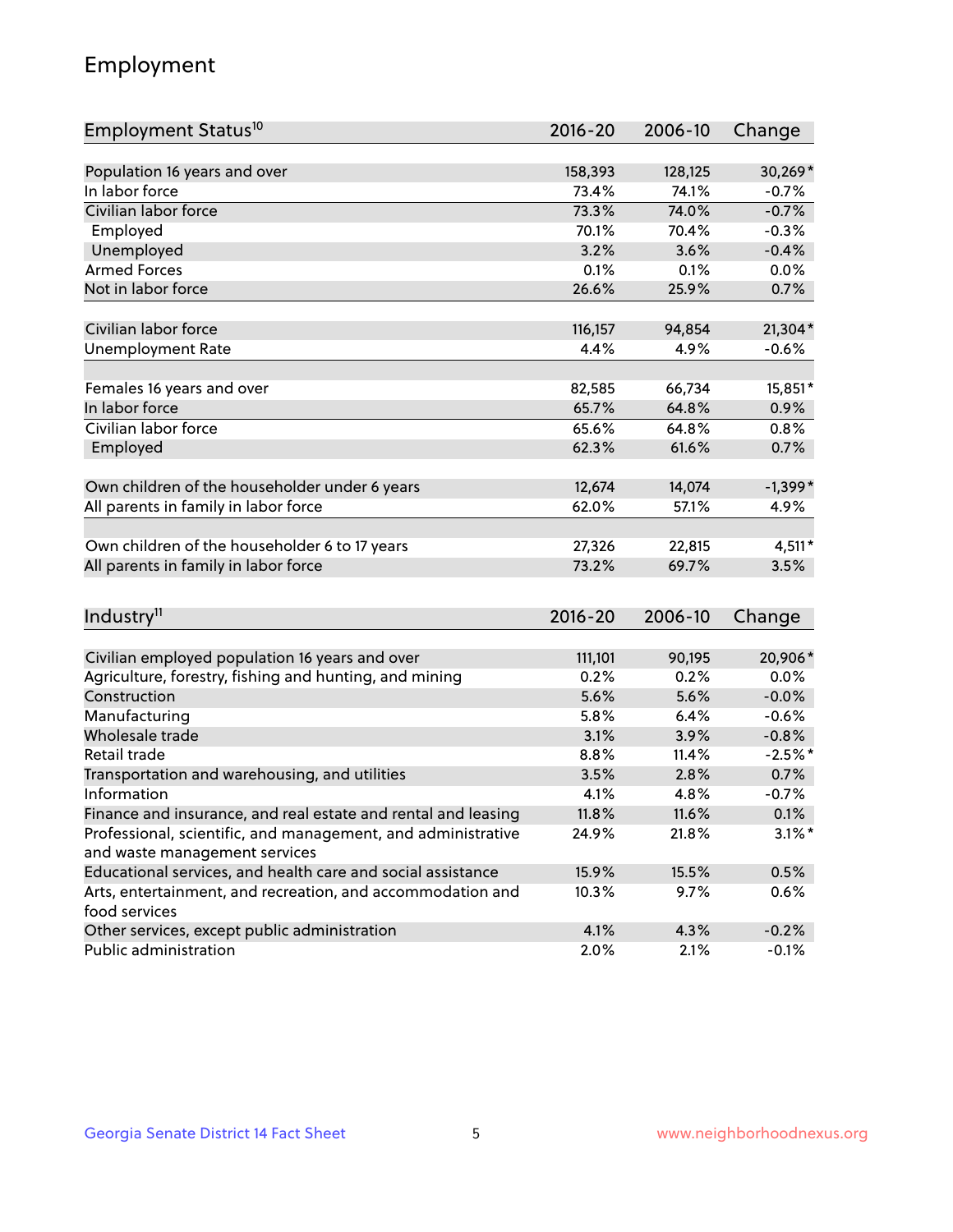## Employment, continued...

| Occupation <sup>12</sup>                                                    | $2016 - 20$ | 2006-10 | Change     |
|-----------------------------------------------------------------------------|-------------|---------|------------|
| Civilian employed population 16 years and over                              | 111,101     | 90,195  | 20,906*    |
| Management, business, science, and arts occupations                         | 56.4%       | 51.4%   | $5.0\%$ *  |
| Service occupations                                                         | 12.7%       | 13.5%   | $-0.7%$    |
| Sales and office occupations                                                | 20.9%       | 25.9%   | $-5.0\%$ * |
|                                                                             |             |         |            |
| and<br>Natural<br>resources,<br>construction,<br>maintenance<br>occupations | 3.9%        | 5.0%    | $-1.1%$    |
| Production, transportation, and material moving occupations                 | 6.0%        | 4.2%    | $1.8\%$ *  |
| Class of Worker <sup>13</sup>                                               | $2016 - 20$ | 2006-10 | Change     |
|                                                                             |             |         |            |
| Civilian employed population 16 years and over                              | 111,101     | 90,195  | 20,906*    |
| Private wage and salary workers                                             | 87.6%       | 86.7%   | 0.8%       |
| Government workers                                                          | 6.0%        | 6.5%    | $-0.5%$    |
| Self-employed in own not incorporated business workers                      | 6.2%        | 6.6%    | $-0.4%$    |
| Unpaid family workers                                                       | 0.2%        | 0.2%    | 0.0%       |
| Job Flows <sup>14</sup>                                                     | 2019        | 2010    | Change     |
|                                                                             |             |         |            |
| Total Jobs in district                                                      | 217,460     | 169,777 | 47,683     |
| Held by residents of district                                               | 9.8%        | 9.7%    | 0.1%       |
| Held by non-residents of district                                           | 90.2%       | 90.3%   | $-0.1%$    |
| Jobs by Industry Sector <sup>15</sup>                                       | 2019        | 2010    | Change     |
|                                                                             |             |         |            |
| Total Jobs in district                                                      | 217,460     | 169,777 | 47,683     |
| Goods Producing sectors                                                     | 3.7%        | 3.7%    | $-0.0%$    |
| Trade, Transportation, and Utilities sectors                                | 14.8%       | 16.1%   | $-1.3%$    |
| All Other Services sectors                                                  | 81.5%       | 80.2%   | 1.3%       |
| Total Jobs in district held by district residents                           | 21,218      | 16,399  | 4,819      |
| <b>Goods Producing sectors</b>                                              | 3.4%        | 3.3%    | 0.0%       |
| Trade, Transportation, and Utilities sectors                                | 12.7%       | 14.6%   | $-2.0%$    |
| All Other Services sectors                                                  | 84.0%       | 82.0%   | 1.9%       |
|                                                                             |             |         |            |
| Jobs by Earnings <sup>16</sup>                                              | 2019        | 2010    | Change     |
|                                                                             |             |         |            |
| Total Jobs in district                                                      | 217,460     | 169,777 | 47,683     |
| Jobs with earnings \$1250/month or less                                     | 15.0%       | 17.0%   | $-2.1%$    |
| Jobs with earnings \$1251/month to \$3333/month                             | 21.6%       | 28.6%   | $-7.0%$    |
| Jobs with earnings greater than \$3333/month                                | 63.4%       | 54.3%   | 9.1%       |
| Total Jobs in district held by district residents                           | 21,218      | 16,399  | 4,819      |
| Jobs with earnings \$1250/month or less                                     | 15.1%       | 17.0%   | $-1.9%$    |
| Jobs with earnings \$1251/month to \$3333/month                             | 19.5%       | 27.5%   | $-8.0%$    |
| Jobs with earnings greater than \$3333/month                                | 65.4%       | 55.5%   | 9.9%       |
|                                                                             |             |         |            |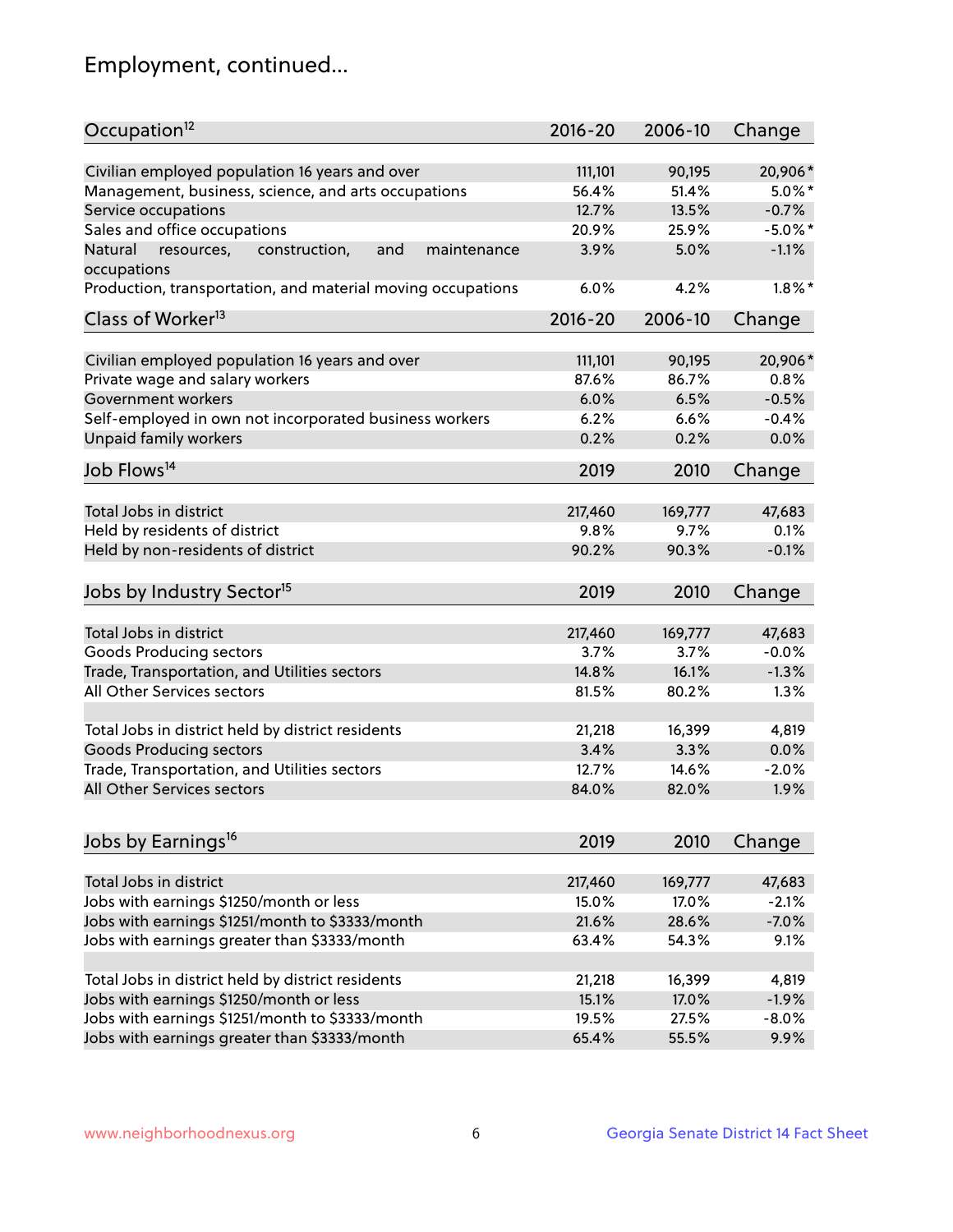## Employment, continued...

| Change<br>2019<br>2010       | Jobs by Age of Worker <sup>17</sup>               |
|------------------------------|---------------------------------------------------|
|                              |                                                   |
| 217,460<br>47,683<br>169,777 | Total Jobs in district                            |
| 1.4%<br>20.7%<br>19.3%       | Jobs with workers age 29 or younger               |
| $-5.7%$<br>65.8%<br>60.1%    |                                                   |
| 4.3%<br>19.2%<br>14.9%       | Jobs with workers age 55 or older                 |
|                              |                                                   |
| 16,399<br>4,819<br>21,218    | Total Jobs in district held by district residents |
| 1.9%<br>22.9%<br>20.9%       | Jobs with workers age 29 or younger               |
| $-4.6%$<br>61.1%<br>56.4%    | Jobs with workers age 30 to 54                    |
| 2.7%<br>20.7%<br>18.0%       | Jobs with workers age 55 or older                 |
|                              | Jobs with workers age 30 to 54                    |

#### Education

| School Enrollment <sup>18</sup>                | $2016 - 20$ | 2006-10 | Change     |
|------------------------------------------------|-------------|---------|------------|
|                                                |             |         |            |
| Population 3 years and over enrolled in school | 44,571      | 38,589  | 5,982*     |
| Nursery school, preschool                      | $7.4\%$     | 9.4%    | $-2.0\%$ * |
| Kindergarten                                   | 5.0%        | 6.0%    | $-1.0%$    |
| Elementary school (grades 1-8)                 | 40.6%       | 41.4%   | $-0.8%$    |
| High school (grades 9-12)                      | 22.8%       | 18.9%   | $3.9\%$ *  |
| College or graduate school                     | 24.3%       | 24.4%   | $-0.1%$    |
| Educational Attainment <sup>19</sup>           | $2016 - 20$ | 2006-10 | Change     |
|                                                |             |         |            |
| Population 25 years and over                   | 138,975     | 111,730 | 27,245*    |
| Less than 9th grade                            | 2.6%        | 3.5%    | $-0.9\%$   |
| 9th to 12th grade, no diploma                  | 2.8%        | 2.5%    | 0.3%       |
| High school graduate (includes equivalency)    | 12.2%       | 14.0%   | $-1.9\%$ * |
| Some college, no degree                        | 13.8%       | 16.5%   | $-2.7%$ *  |
| Associate's degree                             | 5.4%        | 5.3%    | 0.1%       |
| Bachelor's degree                              | 40.2%       | 37.7%   | $2.4\%$ *  |
| Graduate or professional degree                | 23.1%       | 20.4%   | $2.7\%$ *  |
|                                                |             |         |            |
| Percent high school graduate or higher         | 94.6%       | 94.0%   | $0.6\%$    |
| Percent bachelor's degree or higher            | 63.3%       | 58.2%   | $5.1\%$ *  |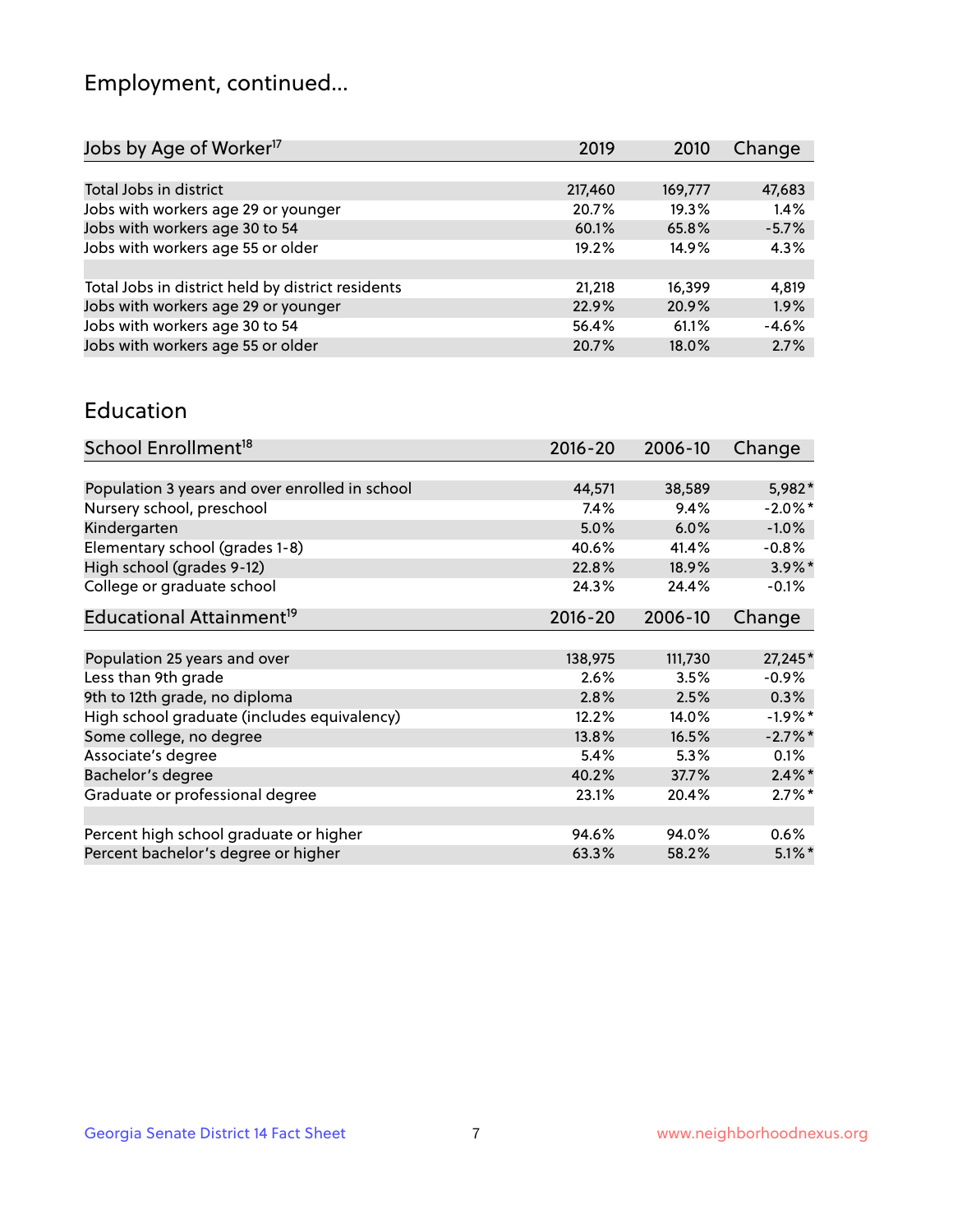## Housing

| Households by Type <sup>20</sup>                     | 2016-20     | 2006-10         | Change                  |
|------------------------------------------------------|-------------|-----------------|-------------------------|
|                                                      |             |                 |                         |
| <b>Total households</b>                              | 83,284      | 69,188          | 14,096*                 |
| Family households (families)                         | 56.1%       | 58.2%           | $-2.1\%$ *              |
| With own children under 18 years                     | 25.4%       | 29.7%           | $-4.2%$                 |
| Married-couple family                                | 43.6%       | 45.4%           | $-1.8\%$ *              |
| With own children of the householder under 18 years  | 18.8%       | 21.8%           | $-3.0\%$ *              |
| Male householder, no wife present, family            | 3.6%        | 3.6%            | 0.0%                    |
| With own children of the householder under 18 years  | 1.9%        | 1.5%            | 0.4%                    |
| Female householder, no husband present, family       | 8.9%        | 9.2%            | $-0.4%$                 |
| With own children of the householder under 18 years  | 4.7%        | 6.3%            | $-1.6%$                 |
| Nonfamily households                                 | 43.9%       | 41.8%           | $2.1\%$ *               |
| Householder living alone                             | 34.9%       | 34.6%           | 0.3%                    |
| 65 years and over                                    | 8.5%        | 6.5%            | $2.0\%$ *               |
|                                                      | 27.5%       |                 |                         |
| Households with one or more people under 18 years    |             | 31.2%           | $-3.7%$ *               |
| Households with one or more people 65 years and over | 20.5%       | 14.8%           | $5.8\%$ *               |
| Average household size                               | 2.34        | 2.34            | $-0.00$                 |
| Average family size                                  | 3.05        | 3.06            | $-0.00$                 |
|                                                      |             |                 |                         |
| Housing Occupancy <sup>21</sup>                      | $2016 - 20$ | 2006-10         | Change                  |
|                                                      |             |                 |                         |
| Total housing units                                  | 89,912      | 78,805          | $11,107*$               |
| Occupied housing units                               | 92.6%       | 87.8%           | 4.8%*                   |
| Vacant housing units                                 | 7.4%        | 12.2%           | $-4.8\%$ *              |
| Homeowner vacancy rate                               | 2.5         | 4.4             | $-1.9$                  |
| Rental vacancy rate                                  | 7.0         | 14.5            | $-7.5*$                 |
|                                                      |             |                 |                         |
| Units in Structure <sup>22</sup>                     | 2016-20     | 2006-10         | Change                  |
|                                                      | 89,912      |                 |                         |
| Total housing units                                  | 38.3%       | 78,805<br>41.3% | $11,107*$<br>$-3.0\%$ * |
| 1-unit, detached                                     |             |                 |                         |
| 1-unit, attached                                     | 10.3%       | 10.6%           | $-0.3%$                 |
| 2 units                                              | 1.0%        | 0.7%            | 0.4%                    |
| 3 or 4 units                                         | 3.2%        | 2.7%            | 0.5%                    |
| 5 to 9 units                                         | 8.8%        | 8.8%            | $-0.1%$                 |
| 10 to 19 units                                       | 15.4%       | 18.3%           | $-2.9\%$ *              |
| 20 or more units                                     | 22.4%       | 17.3%           | $5.1\%$ *               |
| Mobile home                                          | 0.6%        | 0.3%            | 0.3%                    |
| Boat, RV, van, etc.                                  | 0.0%        | 0.0%            | 0.0%                    |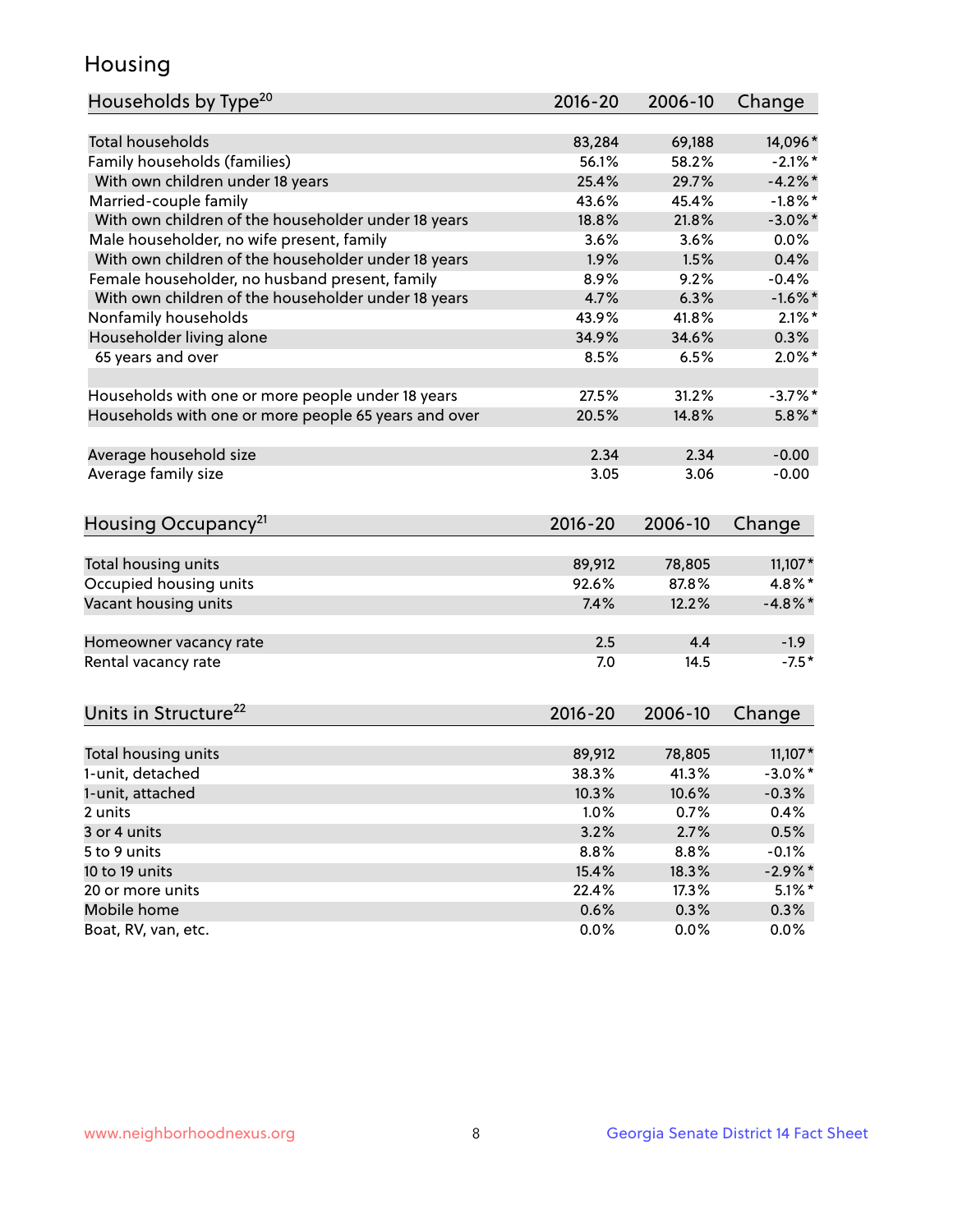## Housing, Continued...

| Year Structure Built <sup>23</sup>             | 2016-20         | 2006-10         | Change            |
|------------------------------------------------|-----------------|-----------------|-------------------|
| Total housing units                            | 89,912          | 78,805          | $11,107*$         |
| Built 2014 or later                            | 6.3%            | (X)             | (X)               |
| Built 2010 to 2013                             | 2.7%            | (X)             | (X)               |
| Built 2000 to 2009                             | 13.5%           | 11.2%           | $2.3\%$ *         |
| Built 1990 to 1999                             | 21.6%           | 23.7%           | $-2.1\%$ *        |
| Built 1980 to 1989                             | 28.6%           | 35.7%           | $-7.0\%$ *        |
| Built 1970 to 1979                             | 16.5%           | 16.3%           | 0.1%              |
| Built 1960 to 1969                             | 6.0%            | 7.1%            | $-1.0%$           |
| Built 1950 to 1959                             | 3.1%            | 3.7%            | $-0.6%$           |
| Built 1940 to 1949                             | 1.0%            | 1.2%            | $-0.2%$           |
| Built 1939 or earlier                          | 0.6%            | 1.1%            | $-0.5%$           |
|                                                |                 | 2006-10         |                   |
| Housing Tenure <sup>24</sup>                   | $2016 - 20$     |                 | Change            |
| Occupied housing units                         | 83,284          | 69,188          | 14,096*           |
| Owner-occupied                                 | 54.0%           | 57.2%           | $-3.1\%$ *        |
| Renter-occupied                                | 46.0%           | 42.8%           | $3.1\%$ *         |
| Average household size of owner-occupied unit  | 2.47            | 2.46            | 0.01              |
| Average household size of renter-occupied unit | 2.17            | 2.17            | 0.00              |
| Residence 1 Year Ago <sup>25</sup>             | $2016 - 20$     | 2006-10         | Change            |
| Population 1 year and over                     | 193,133         | 159,642         | 33,491*           |
| Same house                                     | 81.4%           | 78.2%           | $3.2\%$ *         |
| Different house in the U.S.                    | 17.1%           | 20.6%           | $-3.4\%$ *        |
| Same county                                    | 8.2%            | 10.1%           | $-1.9%$ *         |
| Different county                               | 8.9%            | 10.5%           | $-1.5%$ *         |
| Same state                                     | 5.1%            | 4.7%            | 0.4%              |
| Different state                                | 3.9%            | 5.8%            | $-2.0\%$ *        |
| Abroad                                         | 1.5%            | 1.2%            | 0.3%              |
| Value of Housing Unit <sup>26</sup>            | $2016 - 20$     | 2006-10         | Change            |
|                                                |                 |                 |                   |
| Owner-occupied units                           | 44,986          | 39,547          | 5,439*            |
| Less than \$50,000                             | 1.3%            | 0.6%            | 0.8%              |
| \$50,000 to \$99,999                           | 2.0%            | 1.6%            | 0.4%              |
| \$100,000 to \$149,999                         | 5.6%            | 9.4%            | $-3.7\%$ *        |
| \$150,000 to \$199,999                         | 7.0%            | 12.6%           | $-5.6\%$ *        |
| \$200,000 to \$299,999                         | 16.3%           | 19.4%           | $-3.2\%$ *        |
| \$300,000 to \$499,999                         | 30.8%           | 28.5%<br>24.1%  | 2.3%              |
| \$500,000 to \$999,999                         | 31.3%           |                 | $7.1\%$ *<br>1.9% |
| \$1,000,000 or more<br>Median (dollars)        | 5.7%<br>411,087 | 3.8%<br>340,280 | 70,807*           |
|                                                |                 |                 |                   |
| Mortgage Status <sup>27</sup>                  | $2016 - 20$     | 2006-10         | Change            |
| Owner-occupied units                           | 44,986          | 39,547          | 5,439*            |
| Housing units with a mortgage                  | 72.5%           | 80.8%           | $-8.3\%$ *        |
| Housing units without a mortgage               | 27.5%           | 19.2%           | $8.3\%$ *         |
|                                                |                 |                 |                   |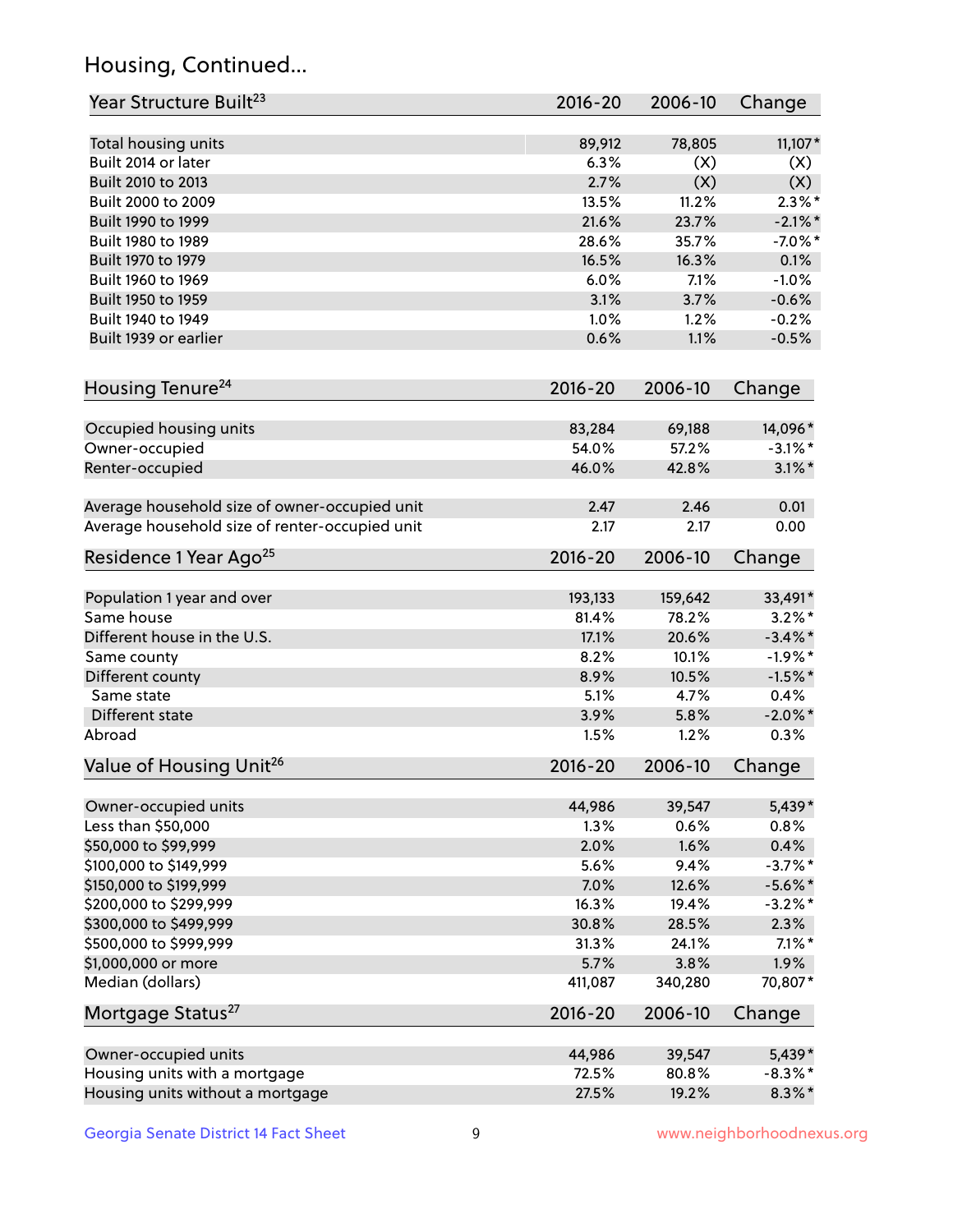## Housing, Continued...

| Selected Monthly Owner Costs <sup>28</sup>                                            | 2016-20     | 2006-10 | Change             |
|---------------------------------------------------------------------------------------|-------------|---------|--------------------|
| Housing units with a mortgage                                                         | 32,594      | 31,949  | 645                |
| Less than \$300                                                                       | 0.0%        | 0.1%    | $-0.1%$            |
| \$300 to \$499                                                                        | 0.1%        | 0.1%    | $-0.0%$            |
| \$500 to \$999                                                                        | 6.4%        | 5.2%    | 1.2%               |
| \$1,000 to \$1,499                                                                    | 16.9%       | 17.6%   | $-0.7%$            |
| \$1,500 to \$1,999                                                                    | 20.1%       | 21.9%   | $-1.8%$            |
| \$2,000 to \$2,999                                                                    | 30.3%       | 28.0%   | 2.3%               |
| \$3,000 or more                                                                       | 26.2%       | 27.1%   | $-0.9%$            |
| Median (dollars)                                                                      | 2,195       | 2,163   | 32 <sub>2</sub>    |
|                                                                                       |             |         |                    |
| Housing units without a mortgage                                                      | 12,392      | 7,598   | 4,794*             |
| Less than \$150                                                                       | 2.0%        | 0.9%    | 1.2%               |
| \$150 to \$249                                                                        | 1.5%        | 1.4%    | 0.1%               |
| \$250 to \$349                                                                        | 2.3%        | 5.2%    | $-2.9%$            |
| \$350 to \$499                                                                        | 9.2%        | 19.6%   | $-10.4%$           |
| \$500 to \$699                                                                        | 23.7%       | 21.1%   | 2.7%               |
| \$700 or more                                                                         | 61.2%       | 51.8%   | $9.4\%$ *          |
| Median (dollars)                                                                      | 805         | (X)     | $(X)$ <sup>+</sup> |
| Selected Monthly Owner Costs as a Percentage of<br>Household Income <sup>29</sup>     | $2016 - 20$ | 2006-10 | Change             |
| Housing units with a mortgage (excluding units where<br>SMOCAPI cannot be computed)   | 32,450      | 31,846  | 604                |
| Less than 20.0 percent                                                                | 54.7%       | 37.2%   | 17.4%*             |
| 20.0 to 24.9 percent                                                                  | 14.5%       | 17.3%   | $-2.7\%$ *         |
| 25.0 to 29.9 percent                                                                  | 7.7%        | 12.9%   | $-5.2\%$ *         |
| 30.0 to 34.9 percent                                                                  | 4.4%        | 8.4%    | $-4.0\%$ *         |
| 35.0 percent or more                                                                  | 18.7%       | 24.2%   | $-5.5%$ *          |
| Not computed                                                                          | 144         | 103     | 41                 |
| Housing unit without a mortgage (excluding units where<br>SMOCAPI cannot be computed) | 11,985      | 7,530   | 4,455*             |
| Less than 10.0 percent                                                                | 56.3%       | 41.9%   | 14.5%*             |
| 10.0 to 14.9 percent                                                                  | 17.0%       | 19.4%   | $-2.3%$            |
| 15.0 to 19.9 percent                                                                  | 5.7%        | 12.2%   | $-6.5%$            |
| 20.0 to 24.9 percent                                                                  | 5.5%        | 6.6%    | $-1.1%$            |
| 25.0 to 29.9 percent                                                                  | 2.6%        | 5.4%    | $-2.8%$            |
| 30.0 to 34.9 percent                                                                  | 2.4%        | 3.0%    | $-0.6%$            |
| 35.0 percent or more                                                                  | 10.4%       | 11.6%   | $-1.1%$            |
| Not computed                                                                          | 407         | 68      | 339                |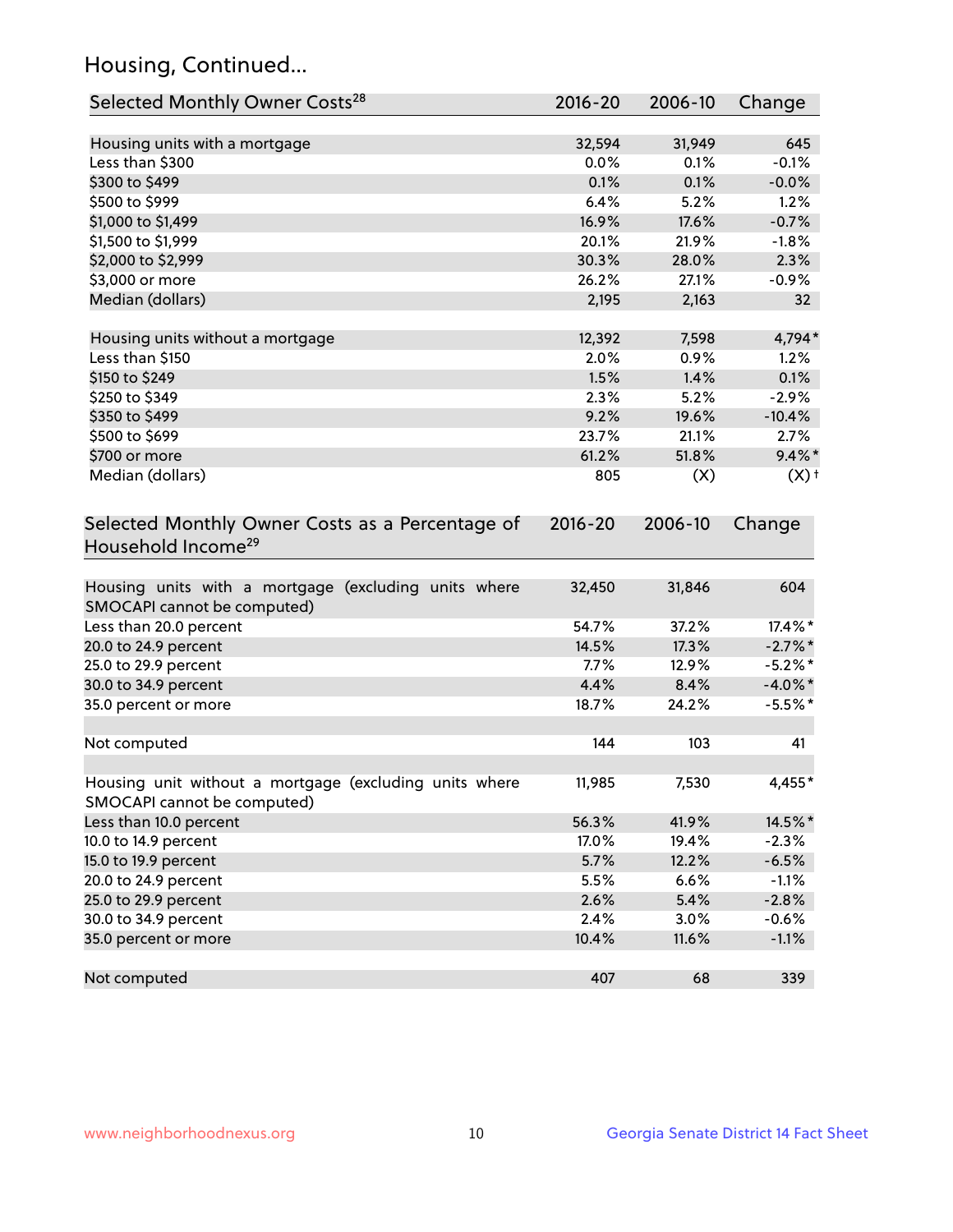## Housing, Continued...

| Gross Rent <sup>30</sup>                                     | 2016-20     | 2006-10 | Change      |
|--------------------------------------------------------------|-------------|---------|-------------|
|                                                              |             |         |             |
| Occupied units paying rent                                   | 37,605      | 29,371  | $8,234*$    |
| Less than \$200                                              | 0.2%        | $1.0\%$ | $-0.8\%$    |
| \$200 to \$499                                               | 1.3%        | 1.7%    | $-0.3%$     |
| \$500 to \$749                                               | 0.8%        | $9.0\%$ | $-8.2\%$ *  |
| \$750 to \$999                                               | 5.5%        | 40.5%   | $-35.0\%$ * |
| \$1,000 to \$1,499                                           | 52.7%       | 39.2%   | 13.5%*      |
| \$1,500 to \$1,999                                           | 27.6%       | 5.8%    | $21.8\%$ *  |
| \$2,000 or more                                              | 11.9%       | 2.8%    | $9.1\%$ *   |
| Median (dollars)                                             | 1,409       | 1,222   | 188*        |
|                                                              |             |         |             |
| No rent paid                                                 | 694         | 270     | 424         |
|                                                              |             |         |             |
| Gross Rent as a Percentage of Household Income <sup>31</sup> | $2016 - 20$ | 2006-10 | Change      |

| Occupied units paying rent (excluding units where GRAPI | 36,934   | 28,882 | $8,053*$ |
|---------------------------------------------------------|----------|--------|----------|
| cannot be computed)                                     |          |        |          |
| Less than 15.0 percent                                  | $13.0\%$ | 14.9%  | $-1.9%$  |
| 15.0 to 19.9 percent                                    | 15.7%    | 13.5%  | 2.2%     |
| 20.0 to 24.9 percent                                    | $16.9\%$ | 15.0%  | 1.9%     |
| 25.0 to 29.9 percent                                    | 11.9%    | 12.8%  | $-0.9%$  |
| 30.0 to 34.9 percent                                    | $8.6\%$  | 9.4%   | $-0.8%$  |
| 35.0 percent or more                                    | 33.9%    | 34.4%  | $-0.5%$  |
|                                                         |          |        |          |
| Not computed                                            | 1,364    | 759    | 605      |

## Transportation

| Commuting to Work <sup>32</sup>           | 2016-20 | 2006-10 | Change     |
|-------------------------------------------|---------|---------|------------|
|                                           |         |         |            |
| Workers 16 years and over                 | 109,113 | 88,379  | 20,734*    |
| Car, truck, or van - drove alone          | 69.8%   | 77.9%   | $-8.1\%$ * |
| Car, truck, or van - carpooled            | 6.8%    | 7.3%    | $-0.4%$    |
| Public transportation (excluding taxicab) | 5.0%    | $3.8\%$ | $1.3\%$ *  |
| Walked                                    | 2.0%    | 1.3%    | 0.7%       |
| Other means                               | 2.4%    | $1.6\%$ | 0.8%       |
| Worked at home                            | 14.0%   | 8.1%    | $5.8\%$ *  |
|                                           |         |         |            |
| Mean travel time to work (minutes)        | 27.2    | 25.0    | $2.3*$     |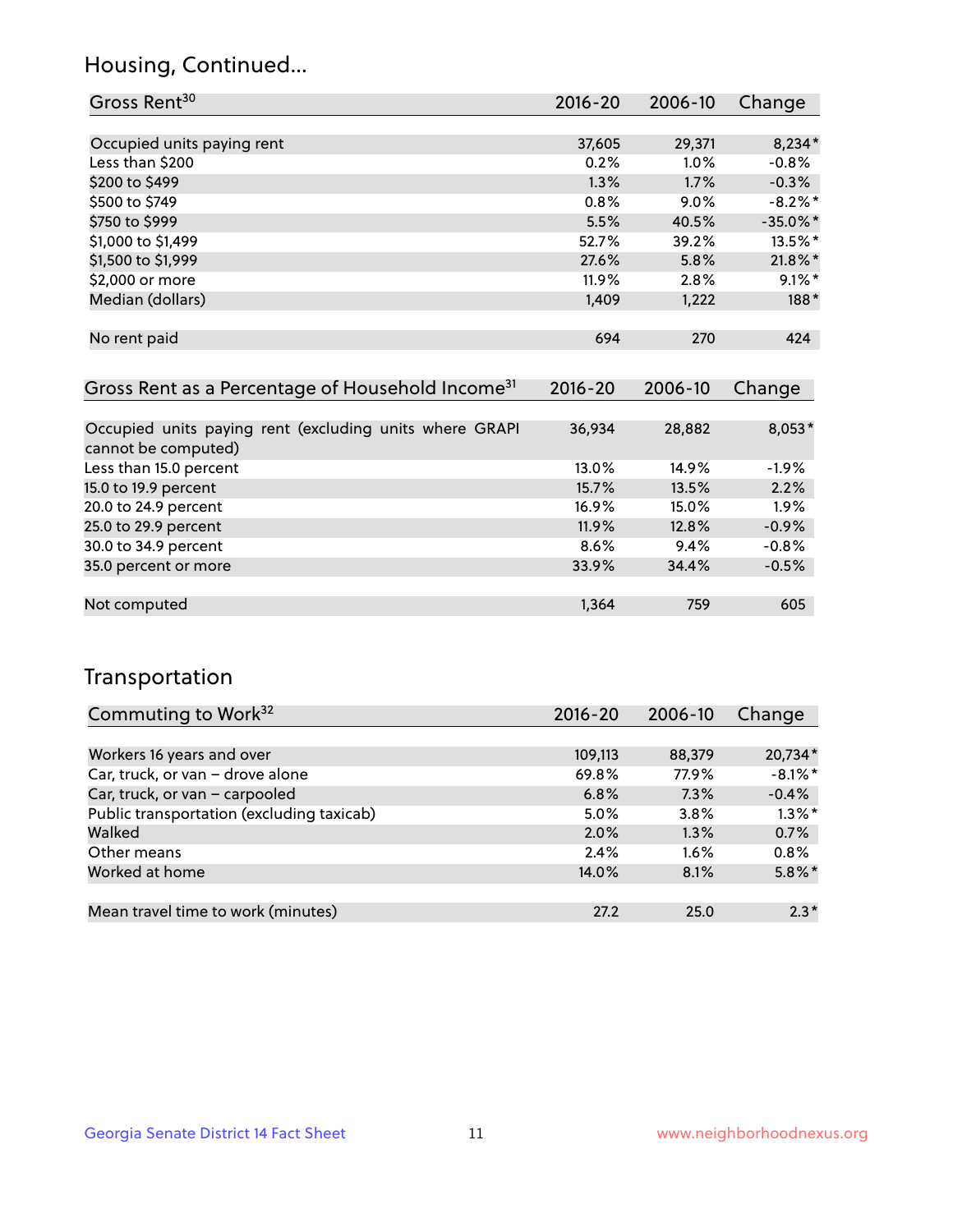## Transportation, Continued...

| Vehicles Available <sup>33</sup> | $2016 - 20$ | 2006-10 | Change     |
|----------------------------------|-------------|---------|------------|
|                                  |             |         |            |
| Occupied housing units           | 83,284      | 69,188  | 14,096*    |
| No vehicles available            | 7.0%        | 5.6%    | 1.4%       |
| 1 vehicle available              | 39.4%       | 40.0%   | $-0.6%$    |
| 2 vehicles available             | 39.4%       | 41.4%   | $-2.0\%$ * |
| 3 or more vehicles available     | 14.2%       | 13.0%   | 1.2%       |

#### Health

| Health Insurance coverage <sup>34</sup>                 | 2016-20 |
|---------------------------------------------------------|---------|
|                                                         |         |
| Civilian Noninstitutionalized Population                | 194,475 |
| With health insurance coverage                          | 89.9%   |
| With private health insurance coverage                  | 79.5%   |
| With public health coverage                             | 19.9%   |
| No health insurance coverage                            | 10.1%   |
| Civilian Noninstitutionalized Population Under 19 years | 43,370  |
| No health insurance coverage                            | 6.7%    |
| Civilian Noninstitutionalized Population 19 to 64 years | 127,352 |
| In labor force:                                         | 108,558 |
| Employed:                                               | 103,979 |
| With health insurance coverage                          | 88.8%   |
| With private health insurance coverage                  | 87.6%   |
| With public coverage                                    | 3.2%    |
| No health insurance coverage                            | 11.2%   |
| Unemployed:                                             | 4,579   |
| With health insurance coverage                          | 80.2%   |
| With private health insurance coverage                  | 70.8%   |
| With public coverage                                    | 10.6%   |
| No health insurance coverage                            | 19.8%   |
| Not in labor force:                                     | 18,794  |
| With health insurance coverage                          | 80.1%   |
| With private health insurance coverage                  | 71.0%   |
| With public coverage                                    | 11.8%   |
| No health insurance coverage                            | 19.9%   |